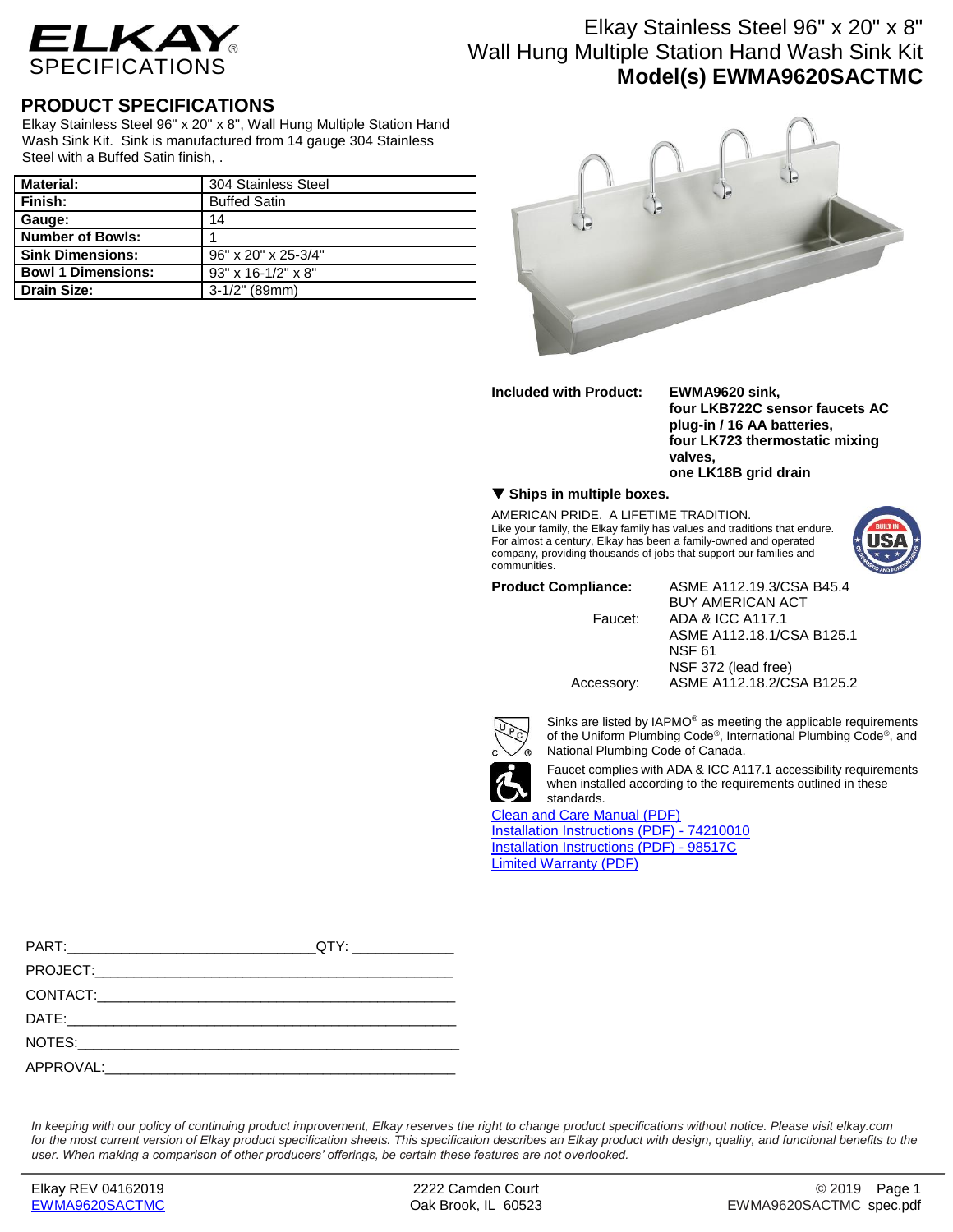

# Elkay Stainless Steel 96" x 20" x 8" Wall Hung Multiple Station Hand Wash Sink Kit **Model(s) EWMA9620SACTMC**



*In keeping with our policy of continuing product improvement, Elkay reserves the right to change product specifications without notice. Please visit elkay.com for the most current version of Elkay product specification sheets. This specification describes an Elkay product with design, quality, and functional benefits to the user. When making a comparison of other producers' offerings, be certain these features are not overlooked.*